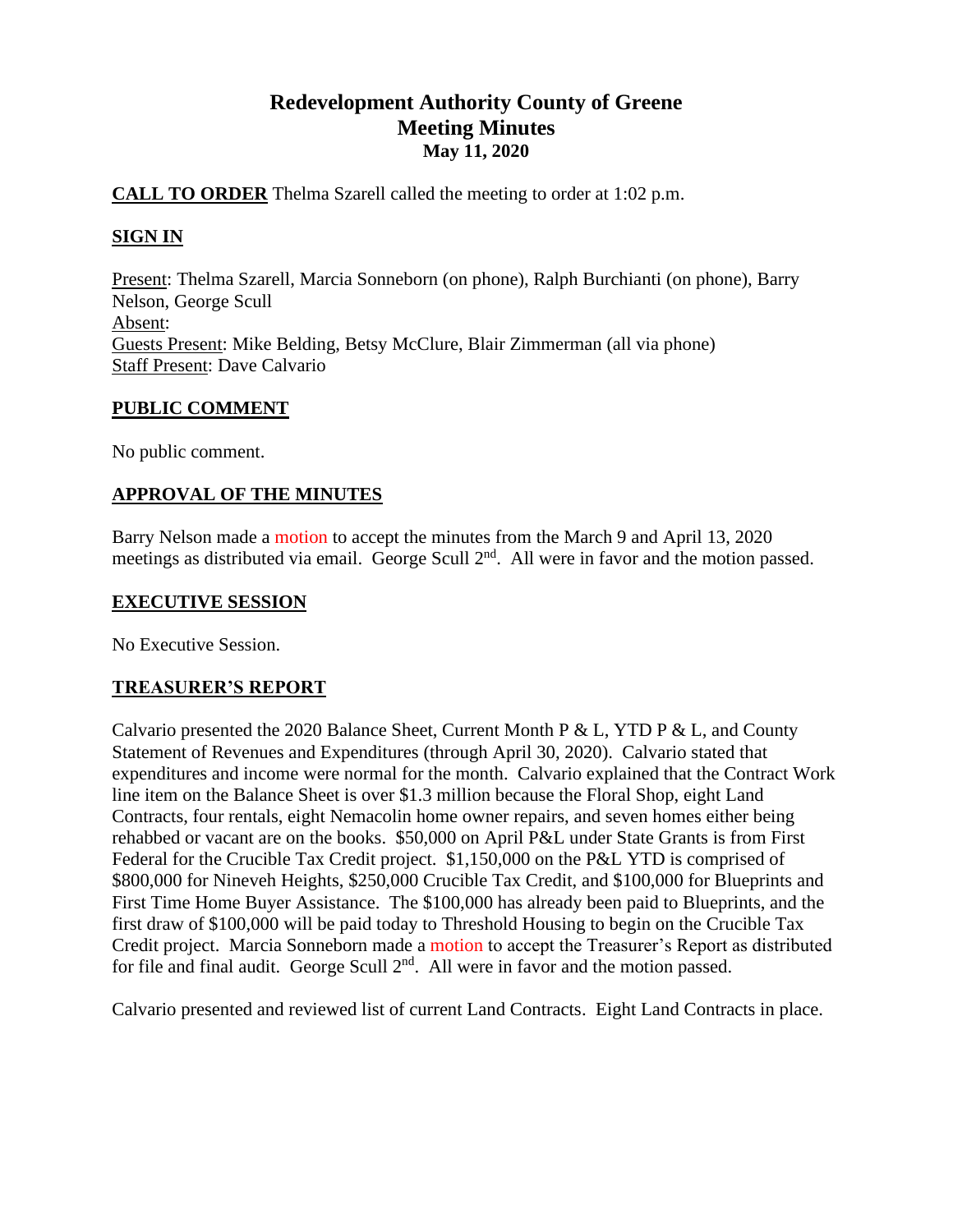#### **OLD BUSINESS**

#### **Properties for Sale**

Floral Shop (listed with Rick Kalsey) for \$89,000. Toured building on May 5 with County Commissioners, and County Staff from Court House and Emergency Management Agency.

126 A Street, Clarksville (Teagarden Homes/GI Town), \$67,500. Listed with Rick Kalsey. Calvario stated that the home has had 8-10 showings. Feedback is no closet space. Showed house on May 4 to couple living in Parkview Knoll.

40 Wood St, Nemacolin. For sale. Asking \$45,000.

122 2nd St, Clarksville (Pitt Gas). Sales Agreement signed. \$70,500. Closing delayed due to pandemic and not being able to get into Court House for title search. Was appraised at \$80,000.

46 School St, Clarksville (Upper Chartiers Hill). Sales Agreement signed. \$75,000. Closing delayed due to pandemic and not being able to get into Court House for title search. Marcia Sonneborn said searches can be done on-line under Land Records. Calvario will look into this.

#### **Land Bank Law**

SB 667 Land Bank law. Commissioners are in favor of forming Land Bank. Gene Grimm, County Solicitor, and Dave Calvario participated in a conference call with Chris Gulotta on forming a Land Bank under RACG with external representation and input.

#### **NEW BUSINESS**

- 1. Colin Fitch and Gene Grimm (County's Solicitor) have spoken regarding Delinquent Tax Notices received on properties purchased at June 2019 Judicial Sale. No answer at this time.
- 2. Submitted information to Human Resources to hire a full-time person to work with Steve. Commissioners will need to approve position.
- 3. Looking to hire up to five student interns through SW Training for the summer to work with Steve. All have attended the BCO program at the Greene County Career and Technology Center. Each student must meet SW Training criteria in order to be hired. Will be paid by SW Training for six weeks, and the remaining five to six weeks by the County. \$4,000 allocated annually by Board to pay student workers. County budgets approximately \$9,000 for student workers annually.
- 4. Land Contract on 1880 Jefferson Rd with Victoria Murray. Victoria met with First Federal in early March, then was laid off from work in mid-March. Calvario cannot get an answer from her in regard to her Father's estate. Estate is closed in the Recorder's Office.
- 5. Land Contract on 127 School St with Melissa Beabout/Frameli. She is paid through June 2020. She reported the following to Calvario during a conversation in front of her home: "has been approved for disability, due to receiving disability my student loans will be forgiven, I met with Blueprints in March, and I should be mortgage ready by end of 2020.
- 6. Discussed rental of 126 Fairview Ave, Jefferson and converting to Land Installment Purchase Contract with family currently residing in home. Calvario reported that family desires to stay in this home and purchase it. Calvario has given couple information on loans for Veterans. Calvario reported that family pays \$450 per month currently and are not in a position to convert to a Land Contract due to currently employment situation. He works at Wilson Wood Products and she works at Jefferson Market. After discussion, George Scull made a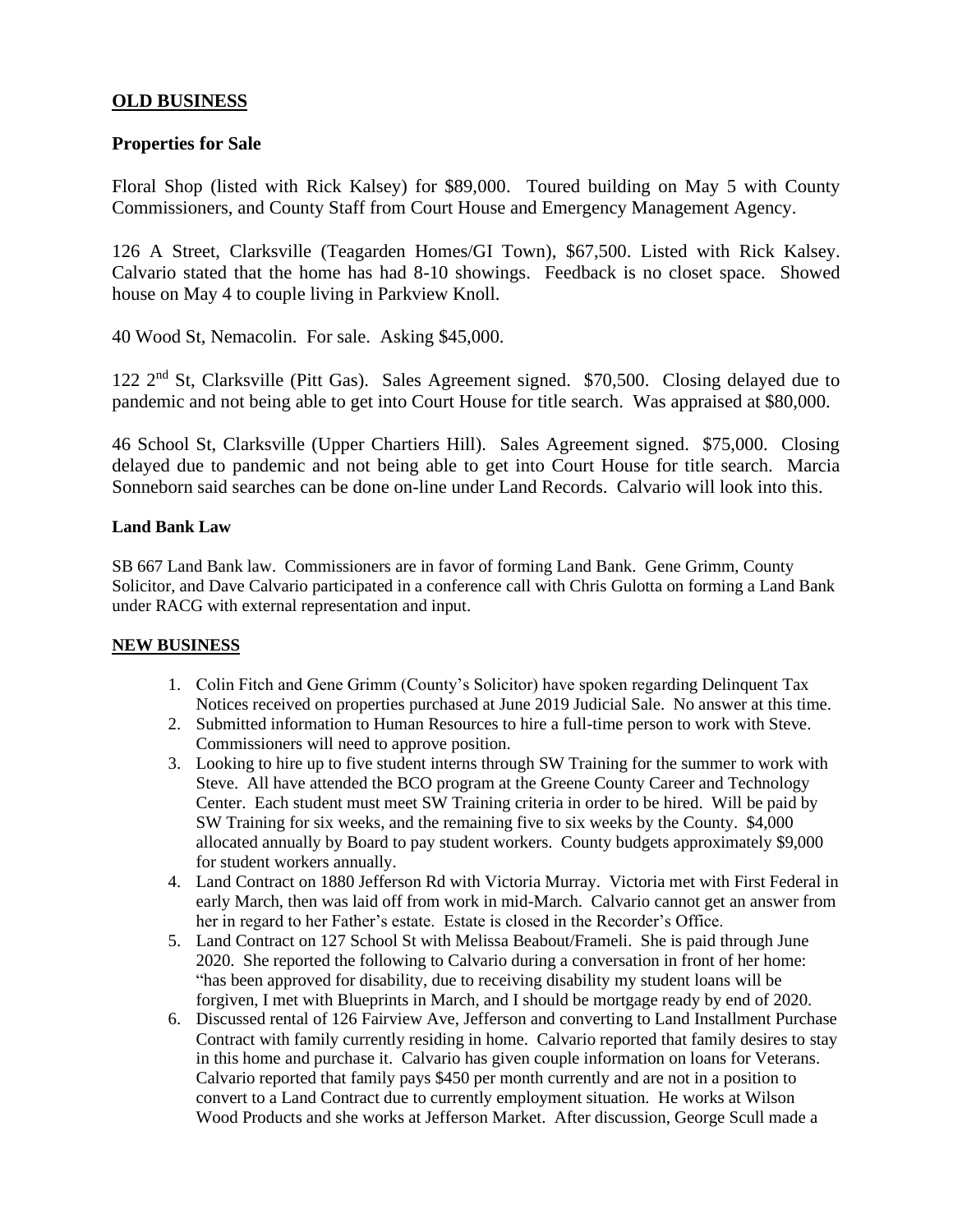motion to increase monthly rent to \$600 for 24-months, and \$150 of the \$600 will be put towards down payment of Land Installment Purchase Contract. Marcia Sonneborn 2<sup>nd</sup>. All were in favor and the motion passed.

- 7. Reviewed comprehensive list of all monthly payments collected by RDA. Two individuals are behind. One in arrears in Crucible rental where sweat equity has been completed. Other individual is in Nemacolin, and is behind due to injury at Cumberland Mine and layoffs. Calvario expects both of them to catch up in a few months.
- 8. Discussed RDA serving as "pass through" for 68 W. Lincoln St, Waynesburg home. Pictures distributed. Home is blighted. Owner has moved to Youngstown, OH. Code Enforcement Officer for Waynesburg Borough has told owner he must bring home up to code. Appears owner is not willing to do this and would like to sell/donate home. Over \$7,100 due in 2018 and 2019 taxes. Also, liens are open to the PA Department of Revenue. Buck and Carolyn Sondericker who own rental next door are interested in home if RDA would serve as pass through. After discussion, George Scull made a motion for RDA to serve as the pass through for a fee of \$5,000, RDA assumes no liability serving as pass through, and that the title must be clear before RDA would accept the home as a donation. Marcia Sonneborn  $2<sup>nd</sup>$ . All were in favor and the motion passed.
- 9. After discussion, Marcia Sonneborn made a motion to place a ¼ page color advertisement in the Greene County Messenger. George Scull 2<sup>nd</sup>. All were in favor and the motion passed.
- 10. Judicial Sale was moved from April 1 to May 20, and now moved to June 30 due to Covid 19. Steve Salisbury and Dave Calvario have identified seven properties to pursue. Two to three of the homes could be potential demos located in Crucible. Calvario will ask Cumberland Township for financial help to demolish.
- 11. Homebuyer Assistance Application from Scott Hoy and Faith Morris distributed and reviewed. Scott and Faith are interested in pursuing a Land Installment Purchase Contract on 126 A St, Clarksville (Teagarden Homes/GI Town). They are meeting with Blueprints on May 12. After discussion, Marcia Sonneborn made a motion to sign a 24-month Land Installment Purchase Contract with Scott Hoy and Faith Morris, selling price of \$67,500, with a 5% down payment (\$3,375), \$650 monthly payment (PITI), pending a favorable credit review from Blueprints. Barry Nelson 2nd. All were in favor and the motion passed.

### **DIRECTOR'S REPORT**

- 1. Finances. Need to sell houses/LIPCs. Eight LIPCs are in place (1880 Jefferson Rd, 127 School St, 133 Bowlby, 333 Steele Hill Rd, 54 1<sup>st</sup> Ave, 63-64 C St, 323 3<sup>rd</sup> St, 190 March Ave); and rentals of 295  $5<sup>th</sup>$  Ave, 126 Fairview Ave, 363 Nazer St, 81 C St, and garage in Clarksville (GI Town). Nemacolin home-owner repair payments also are being made monthly.
- 2. All funds from UPMC Health Plan and First Federal for Tax Credit project in Crucible have been received. \$100,000 is being released this week to Threshold Housing to start project.
- 3. Discussed ideas on selling properties in Nemacolin once rehabbed (40 Wood, 114 Bliss, 23 Diaz, 29 Wood, 64 Diaz) and taking a holistic approach. Ideas discussed: mimic what Jim and Cathie Carpenter did in West Waynesburg, a Church plant, Christian couple interested living and serving in Nemacolin, homework house for children with supervision, a new teacher coming to area, Big Brother Big Sister, rentals with close inspections/supervision, meet with Carmichaels Area School District Superintendent. Marcia Sonneborn said the Nemacolin Fire Department is active and invested in community, and could help us meet our desire with the homes.
- 4. Update on home rehabs:
	- 1. 55-56 B St, Clarksville (GI Town). Steve Salisbury is rehabbing and should be completed by mid-June. Steve will start rehabbing  $215 \, 2^{nd}$  St, Clarksville (Pitt Gas) when finished with 55-56 B St.
	- 2. 114 Bliss Ave, Nemacolin. Hughes Construction is rehabbing.